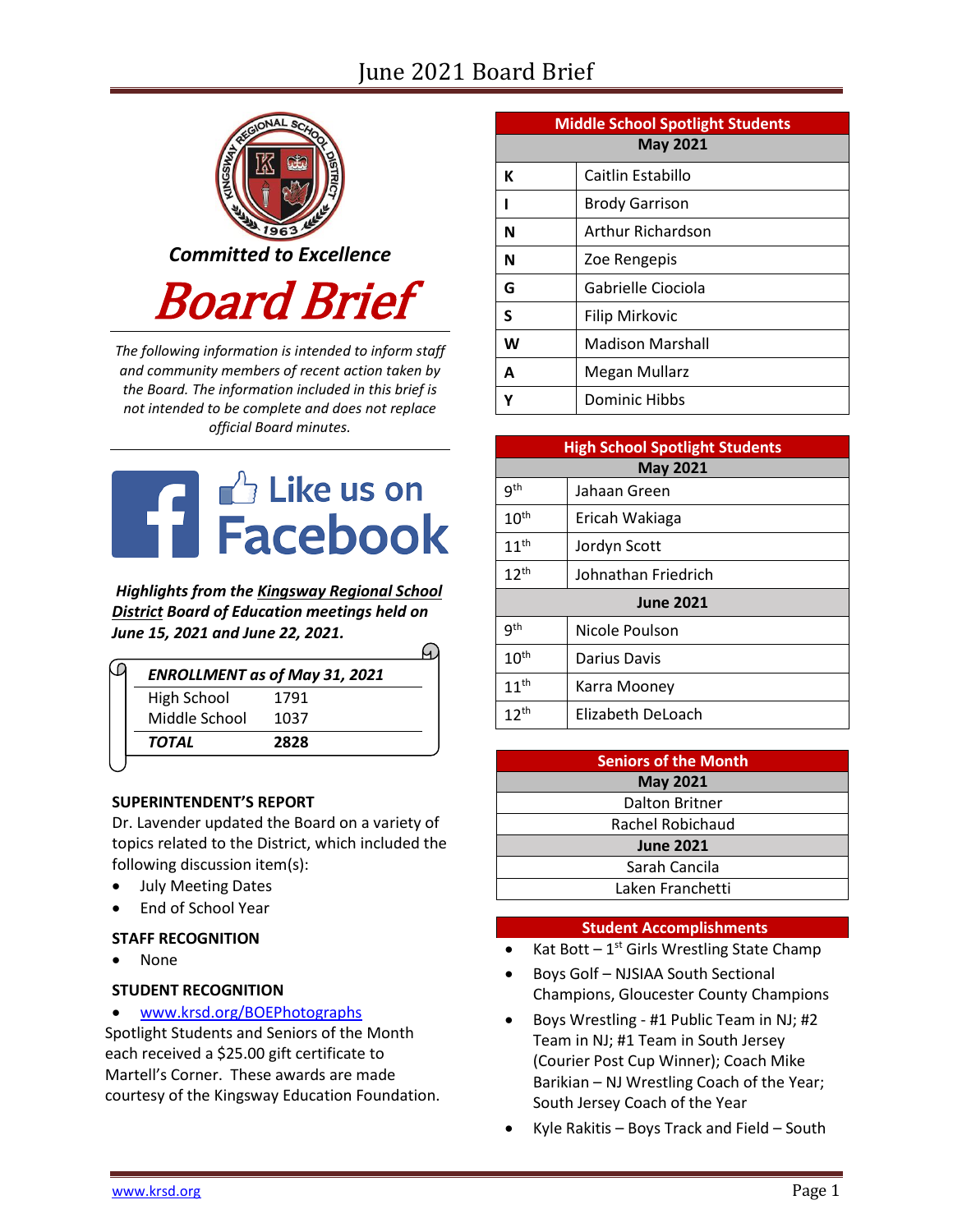Jersey Group IV Champion in the 800 and 1600 and Group IV State Champion in the 1600

- Conference Championship Teams: Field Hockey; Boys Soccer; Girls Cross Country; Boys Cross Country; Girls Basketball; Boys Wrestling; Girls Swimming; Boys Track and Field; Girls Track and Field; Boys Tennis; Softball; Girls Lacrosse
- Jaden Rickards named Outstanding Musician at Virtual National Jazz Festival
- Students in Action Team won the Advocacy Award

# **PRESENTATIONS:**

None

# **PERSONNEL**

# *Annual Renewal*

The Board of Education approved the annual renewals of employees. Correspondence will be sent on an individual basis.

# **District Employment**

- Appointments:
	- None
- Resignation/Retirement:
	- None
- Leaves of Absence:
	- None

# **High School Employment**

- Appointments:
	- None
- Resignation/Retirement:
	- Stephanie Atene Guidance Counselor
	- Kaitlyn Wratchford Special Education Teacher
	- Kathryn Harmon-White Special Education Teacher
	- Benjamin Lloyd Teacher of Physics
- Schedule "B" and Change of Status:
	- Various positions were approved.
- Leaves of Absence:
	- Dana Gaetano Teacher of Special Education
- Mary Hawk Night Custodian
- Practicum/Internships:
- Meredith Keller CST Internship/Christina Bedisky, 07/06/2021 – 08/30/2021
- Change of Status
	- Thomas Lawless (Teacher of Special Education) Rescinded employment
	- Sharon Rosado (Paraprofessional Job Coach) Rescinded employment

# **Middle School Employment**

- Appointments:
	- None
- Retirement/Resignation:
	- Peter Berger Custodian
- Schedule "B" and Change of Status:
	- Various positions were approved.
- Leaves of Absence:
	- None
- Practicum/Internships:
	- None

# **PROFESSIONAL DEVELOPMENT**

The Board approved the following staff training:

- Nicole Miller and Tia DuBose Rowan PEER Train the Trainer; 6/22/2021-6/24/2021
- Holly Falvey AVID Digital XP/AVID Elective-Experienced; 6/28/2021 – 6/30/2021
- Karla Morales and Dawn Marchetti AVID Digital XP/Fostering an Equitable and Engaging Culture in Classrooms; 6/28/2021- 6/30/2021
- Bobbi Havers AVID Digital XP/Academic Language & Literacy Architects: Language Building Through Culture and Identity; 6/28/2021 - 6/30/2021
- Jayne Tomforde AVID Digital XP/Mathematics: Cultivating a Discourse-Rich Classroom – Secondary; 6/28/2021 – 6/30/2021
- Joseph Kuppler PLTW Principles of Engineering Training; 7/12/2021 - 7/23/2021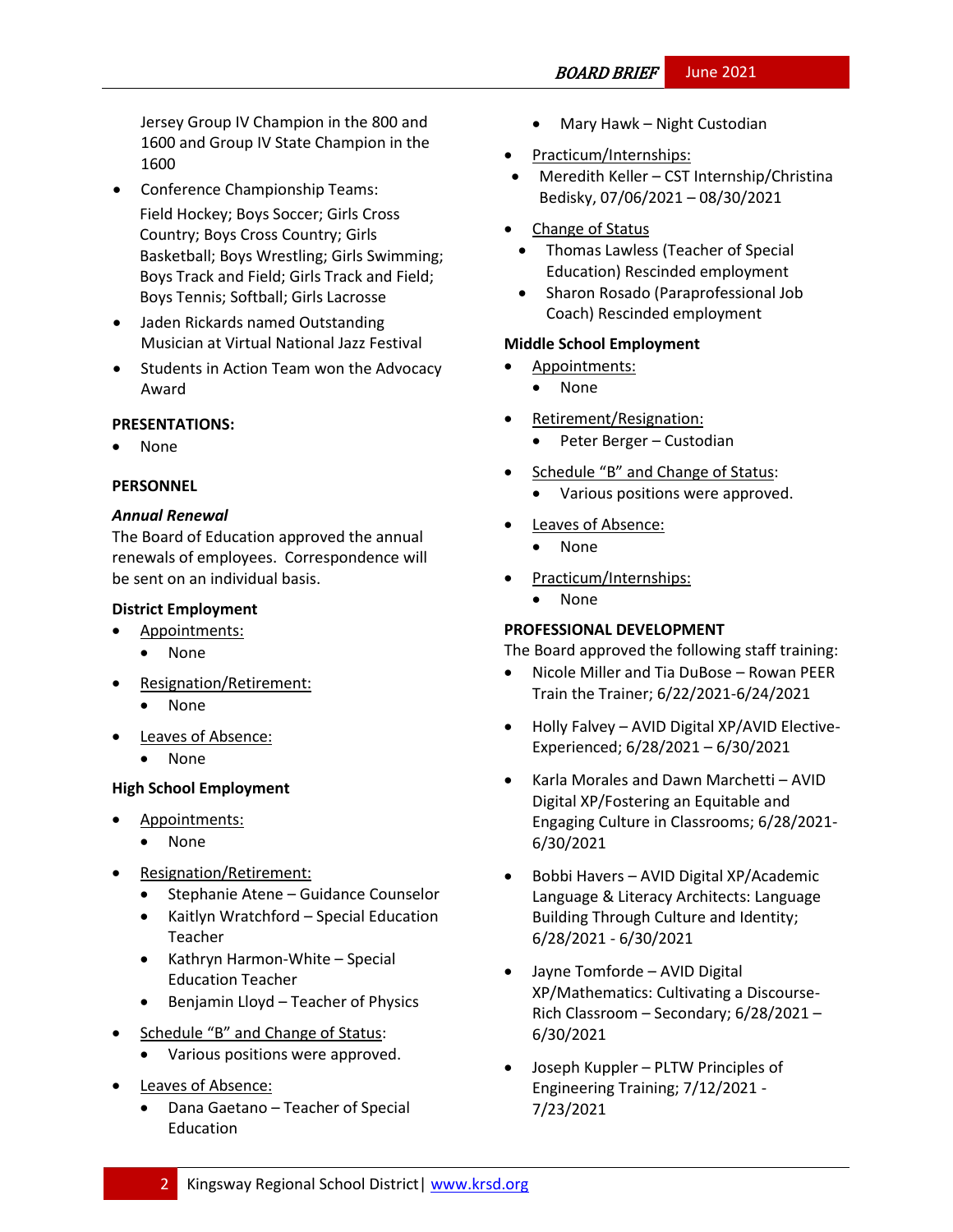- Susan Romano AVID Digital XP/Science; 7/14/2021 – 7/16/2021
- Lory Roberts AVID Digital XP/Mathematics: Cultivating a Discourse-Rich Classroom – Secondary; 7/14/2021 – 7/16/2021
- Amanda Ottinger AVID Digital XP/Academic Language and Literacy Architects: Language Building Through Culture and Identity; 7/14/2021 – 7/16/2021
- Olivia Kimber AVID Digital XP/Science; 8/10/2021- 8/12/2021
- Melvin Allen and Meredith Alexander AVID Digital XP/Leading Change for Educational Equity; 8/10/2021 – 8/12/2021

#### **FIELD/ TRIPS/ASSEMBLIES**

- $\bullet$  4/11/2022 4/15/2022: Class of 2022 Senior Class trip to Orlando, Florida
- 7/8/2021; 7/15/2021; 7/22/2021; 7/29/2021; 8/5/2021: STEP Program/ESY will travel to Westbrook Lanes for Community Based Instruction
- 8/12/2021: STEP Program/ESY will travel to Swedesboro Diner for Community Based Instruction

#### **FUNDRAISERS**

None

# **EMERGENCY DRILLS/CALLS**

| School/Date         | <b>Time</b>                      | <b>Drill</b>                                                  |
|---------------------|----------------------------------|---------------------------------------------------------------|
| MS 05/20/2021       | Start: 01:20 PM<br>End: 01:24 PM | <b>Fire Drill</b>                                             |
| MS 05/27/2021       | Start: 02:00 PM<br>End: 02:05 PM | Precautionary<br>Lockdown Drill                               |
| HS 05/10/2021       | Start: 02:33 PM<br>End: 02:35 PM | Fire Drill /<br>Evacuation<br>Phase 2 Drill                   |
| HS 05/20/2021       | Start: 09:57 AM<br>End: 09:58 AM | Code Blue Drill                                               |
| HS/MS<br>05/25/2021 | Start: 09:15 AM<br>End: 09:25 AM | <b>School Bus</b><br>Emergency<br>Evacuation<br><b>Drills</b> |

#### **[POLICY](http://www.straussesmay.com/seportal/Public/DistrictPolicyTOC.aspx?id=f0cc945ef3894b8d9ad5f87d948ca425&PolicyID=)**

The Board recommended the following for **FIRST** reading for revisions and/or adoption.

5410 – Promotion and Retention

The Board recommended the following for **SECOND** reading for revisions and/or adoption.

• None

#### **PROFESSIONAL LEARNING WORKSHOPS:**

 6/10/2021 – Schoology & Gradebook Sync End of Year Work Session

#### **PROGRAMS**

The Board approved the following programs:

• None

#### **AWARDS AND SCHOLARSHIPS**

The Board approved the following scholarships:

None

#### **FOREIGN EXCHANGE STUDENTS**

None

#### **OUT OF DISTRICT PLACEMENT**

The Board approved the following out of district placements:

• None

#### **BUSINESS, FACILITIES & FINANCE**

- **The Board approved the Board Secretary's Report and Bill List.**
- **Receipt and Acceptance of Student Activity and Athletic Account Financial Reports.**  The Board accepted the Student Activity and Athletic Account Financial Reports for the period ending March 31, 2021.
- **Void Prior Year AP Checks.** The Board approved outstanding checks to be voided.
- **Use of Facility Waiver.** The Board waived insurance requirement and facility use fees from Kingsway Education Foundation (KEF) and the Dragon Run Committee for activities during the 2021-2022 School year.
- **Job Description.** The Board approved the following job description:
	- Assistant Supervisor of Buildings and Grounds.